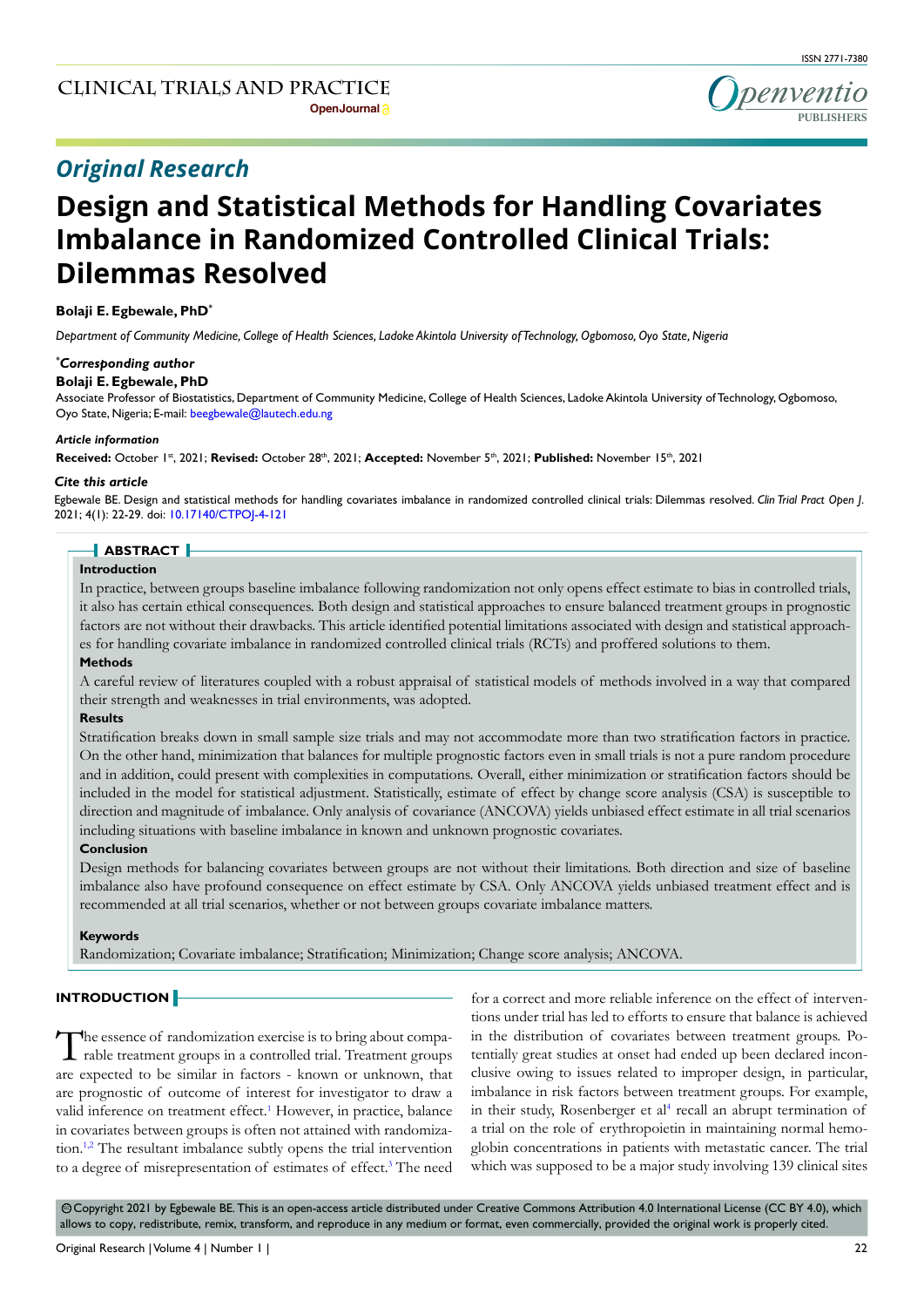

and 939 patients was declared inconclusive owing to issues related to covariate handling.

Dealing with covariate imbalance between treatment groups is both design and statistical in nature and needs given consideration when planning a controlled experiment by researchers. However, it still appears that the statistical community is unclear on how to deal with covariates at the design stage, especially on the first line strategy for balancing important prognostic factors at the design of randomized controlled clinical trials (RCTs).<sup>4-8</sup> The general consensus seems to be that, whichever method is employed at the design stage to attempt balance in covariate distribution, an adjusted statistical analysis that takes into account important covariate imbalance should take precedence over the unadjusted analysis[.1,](#page-5-0)[6,7,](#page-6-2)[9-11](#page-6-3) Nonetheless, crude unadjusted analysis by analysis of variance (ANOVA) is still common and statistically adjusted analysis is either model-based analysis of covariance (ANCOVA) or analysis based on change between the pre and post-treatment score. Thus, leaving researchers options to choose from at any clinical trial scenario. This study aimed at exploring the design and statistical methods involved in handling covariate in RCTs with a view to addressing associated limitations. This will guide researchers' choice and preparations while designing future controlled experiments.

# **METHODOLOGY**

This article presents known design and statistical methods used in dealing with covariates imbalance in randomized controlled trials involving a single post treatment assessment of a continuous outcome variable. Existing facts on appropriate design and statistical methods being used in dealing with covariate imbalance scattered in previous literatures were reviewed and synthesized in this paper. In addition, a careful appraisal of mathematical models or equations of the standard statistical methods being used at different trial scenarios was considered in a way that makes the work easily accessible by non-mathematics specialists. The article used illustrations and mathematical examples to describe mechanisms of covariate handling by these methods for ease of comprehension.

## **State of the art Narrative Synthesis and Model Equations**

**Baseline imbalance:** A particular class of covariate imbalance between treatment groups is that which involves baseline difference in an outcome variable of interest. In primary care setting, randomized controlled trials often involve quantifying a numerical outcome variable at baseline and repeating the same after treatment. Measurement of treatment effect often depends on the observed changes from the baseline value within a designated period of time after treatments have been administered. At such time, it is the change in mean value of an outcome variable that is under investigation. For example, two or more diets may be compared for the mean change in body weight they produce,<sup>12</sup> two or more treatments for hypertension may be compared for the mean changes in diastolic or systolic blood pressure which they produce; two or more cancer therapies may be with respect to the mean changes in tumour size they produce<sup>[13](#page-6-5)</sup> and finally, the effect of exercise and diet on obesity may also be compared in osteoarthritis patients in terms of mean change in body mass index. In all of these empirical examples, the difference in baseline score of the outcome variable between treatment groups has a direct influence on treatment effect. If one group has a higher mean score at baseline, then, an unfair advantage/disadvantage arise for that group in relation to treatment effect compared to the other group.

**Adjusting for baseline imbalance – the analogy:** Not adjusting for baseline covariate imbalance in an RCT setting could be likened to two athletes who prepare to run a 100 m race but start at different points on the track. This gives one an unfair advantage over the other, and the winner of the race may not be the truly faster runner over 100 m. The level of unfairness (and implication on the result) ties in with the size of the difference in starting position. Clearly, the result or outcome would not be a precise or correct reflection of their true performance because the baseline difference is a factor that has a direct relationship with the outcome - in this case time to finish. So therefore, it is only expected in the interest of a fair result and correct measurement of performance, that the baseline difference at the starting point be 'accounted for' in the system so that the measure of true performance (time to finish) of the two athletes would be a valid measure. Nobody bothers of course if the two athletes differ at baseline in some respects that do not affect the outcome; for example, colour of their outfit.

In a two parallel-arm RCT setting, the two athletes in the above scenario represent the two treatment groups (treated and control), while difference in starting point is analogous to baseline imbalance as it has an established relationship with the outcome variable, and difference in time-to-finish the race represents treatment effect. This analogy of course, may not completely represent what transpires in a trial setting, where the average scores of various responses (rather than individual responses) within each treatment group is compared.

# **Design Methods**

Various methods used at the design stage to attempt balance in prognostic factors between treatment groups include: stratification and minimization. Also, commonly used is the basic simple randomization; the principle being that between-group inequalities are reduced through chance correction with increased sample units. This approach is known to yield an unbalanced treatment groups, especially when the design is implemented on a study with small sample size. The usual practice then is to unduly increase sample size by randomizing more patients into treatment groups over and above the minimum number required to have a level of study power.[14](#page-6-6) The issue here is that in certain instances when the true effect of the compound being tried has not been completely ascertained or when there is an indication that the drug being tested may still have some side effects, more patients for example would invariably be enrolled either as recipients of such compound that may turn out to be ineffective or in the end found to adversely affects their health. When this happens, it begs the question of when should a researcher allow the desire to attain balance in prognostic factors to override the ethical responsibility of patients' safety and protection? A possible way out of this scenarios when they exist would be for researchers to accept the outcome of simple randomization based on minimum sample size associated with a reasonable level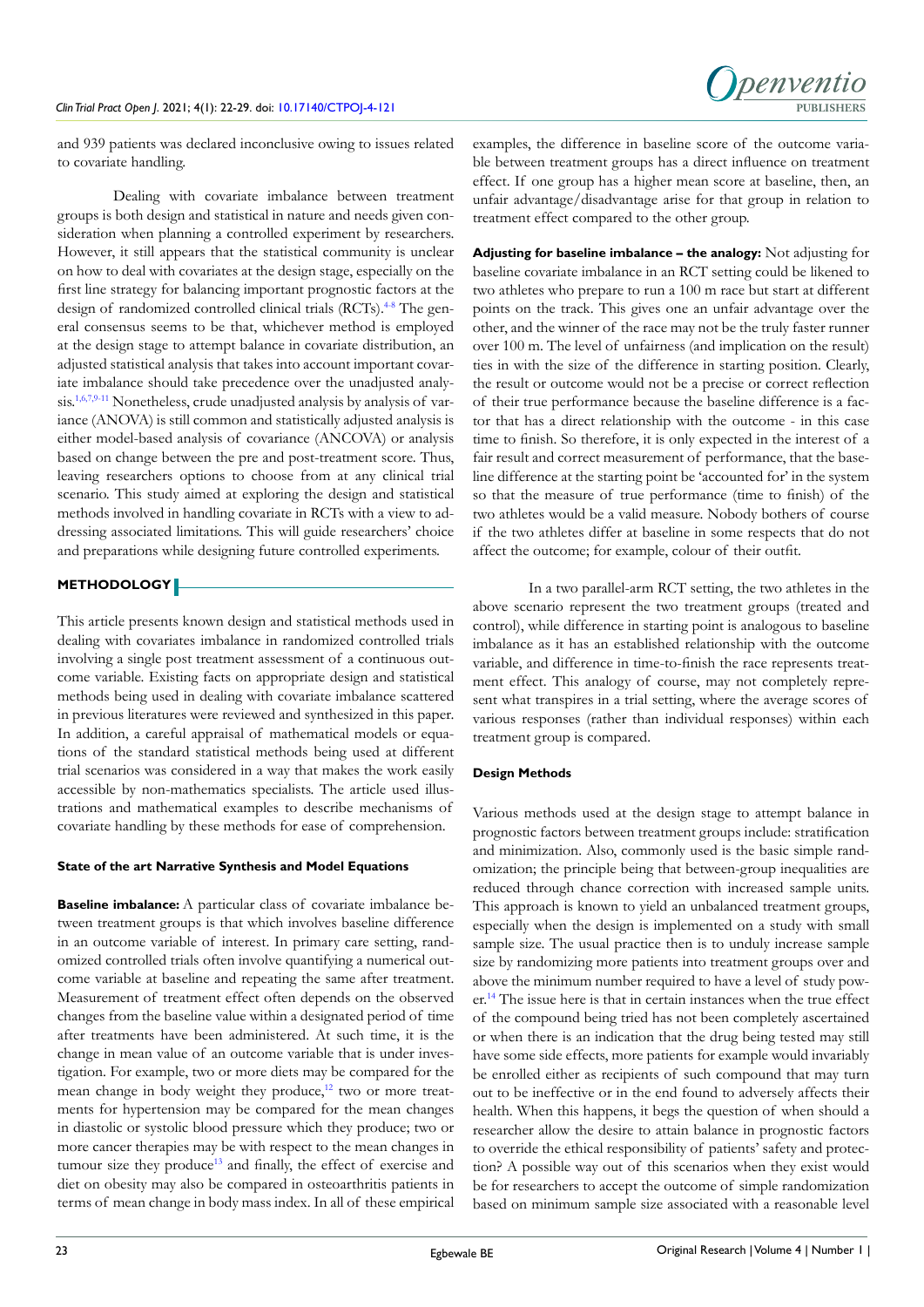of statistical power and account for the between groups imbalance in prognostics factors during statistical analysis.

Furthermore, with stratified randomization, stratification breaks down in trials with small sample size and especially when there are many stratification factors to consider for balance. When there are large numbers of covariates with each presenting with multiple levels, stratification procedure would require that separate allocation lists be prepared at each level of an identified covariate.[15](#page-6-7) Inevitably, such multi-stratification may pose logistical problems, making the whole exercise almost impracticable. For example, in a trial with 5 prognostic factors at levels 2, 2, 3, 3 and 4 respectively, 144 separate allocating lists have to be prepared and maintained for as long as the study lasts. To avoid such scenarios where stratified randomisation would be rather difficult and almost impracticable researchers are advised to keep strata few. Previous authors have argued that in practice it is rarely possible to stratify for more than two prognostics factors, especially in small sample trials.[16-18](#page-6-8)

On the other hand, minimization as a design approach uses information about patients who are already in the trial to determine treatment assignment for the incoming participants, such that differences between groups are minimized.<sup>[5](#page-6-9)</sup> Thus, the next patient is usually assigned to the treatment group with the lower covariate marginal total. As was noted previously,<sup>19</sup> various authors have submitted that minimization proffers a solution to the limitations of stratification in balancing for multiple prognostic factors in small trials, as the procedure makes treatment groups similar in several important features even with small samples.<sup>[16-18,](#page-6-8)[20](#page-6-11)</sup> However, it has been argued that minimization is open to predictability of assignment<sup>[3,](#page-6-0)[20](#page-6-11)</sup> and researchers can therefore add a random element to the procedure at least to reduce prediction of assignment.<sup>3</sup> Another drawback with minimization is the complex computation process involved; however, a user-friendly program that manages this has been developed.<sup>20</sup>

## **Statistical Methods**

Statistical methods for handling baseline imbalance for a single post-treatment assessment of a continuous outcome variable are change score analysis (CSA), percentage change score and ANCO-VA. However, the use of percentage change score for the evaluation of treatment effect in clinical trial settings has been shown not to be statistically efficient.<sup>[21](#page-6-12)</sup> Percentage change score analysis presents large error variance of the estimator and as a result has poor power to detect a difference in treatment effect when one exists. Since percentage change score has been found to be grossly inefficient, it would not be taken further in this article. Also, since crude analysis by analysis of variance ANOVA is still popular in evaluating treatment effect in trial scenarios irrespective of the distribution of baseline covariates, it is also considered alongside with CSA and ANCOVA in this paper.

#### **The Traditional Analysis of Variance**

The simplest and perhaps the most common approach to estimating treatment effect between treatment groups is the crude comparison of post-test scores using statistical tests, such as *t*-test or ANOVA for quantitative outcome variables.

The underlying model representation for a two-group trial, alluding, is given as:



where  $Y_{ij}$  is the posttreatment score for the j<sup>th</sup> patient in the i<sup>th</sup> group, β or μ is the common mean value of the outcome variable,  $\lambda_i$  is the treatment effect in the group and  $\varepsilon_{ij}$  is the error term. There is clearly no term in the model for ANOVA of posttest to accommodate any systematic variation in the groups that is related with the outcome as ANCOVA does and this explains the larger error term associated with the estimate from ANOVA.

Essentially, with respect to ANCOVA, the model extends to:

Yij =β° +β<sup>1</sup> Gij +β<sup>2</sup> Zij +εij ......................................................................(1.2)

 $G_{ij}$  is a treatment indicator,  $\beta_1$  is the group difference in Y adjusted for differences on Z.

When  $\beta_2$  is close to 0, then it approximates the ANOVA model. It becomes obvious, therefore, that the difference between the statistical methods under investigation in this study actually lies in the different ways in which each of them responds to the presence of baseline imbalance. For example, as mentioned earlier, with ANOVA of post-test,  $\beta_2=0$ , for ANOVA of change  $\beta_2=1$ , and with ANCOVA  $\beta_2$  is computed such that the residual post-test variance is minimized, thereby minimizing the standard error of the treatment effect estimate.<sup>22</sup>

The basis for the statistical procedure of ANOVA on post-test is that baseline scores of the outcome are comparable between the treatment arms by randomization. In other words, the statistical procedure assumes that baseline data for the groups to be compared are sufficiently similar and thus only the post treatment score is entered into the analysis.

In a RCT, let the baseline measurement from the control group be represented by random variable  $Z_c$  and the outcome variable by  $Y_c$ ; the corresponding measurements for the intervention group are  $Z_{\tau}$  and  $Y_{\tau}$  for baseline and outcome respectively;

Thus,

E(YC)=μ and E(YT)=μ+λ……………………………………(1.3)

and since by randomization the baselines have a common mean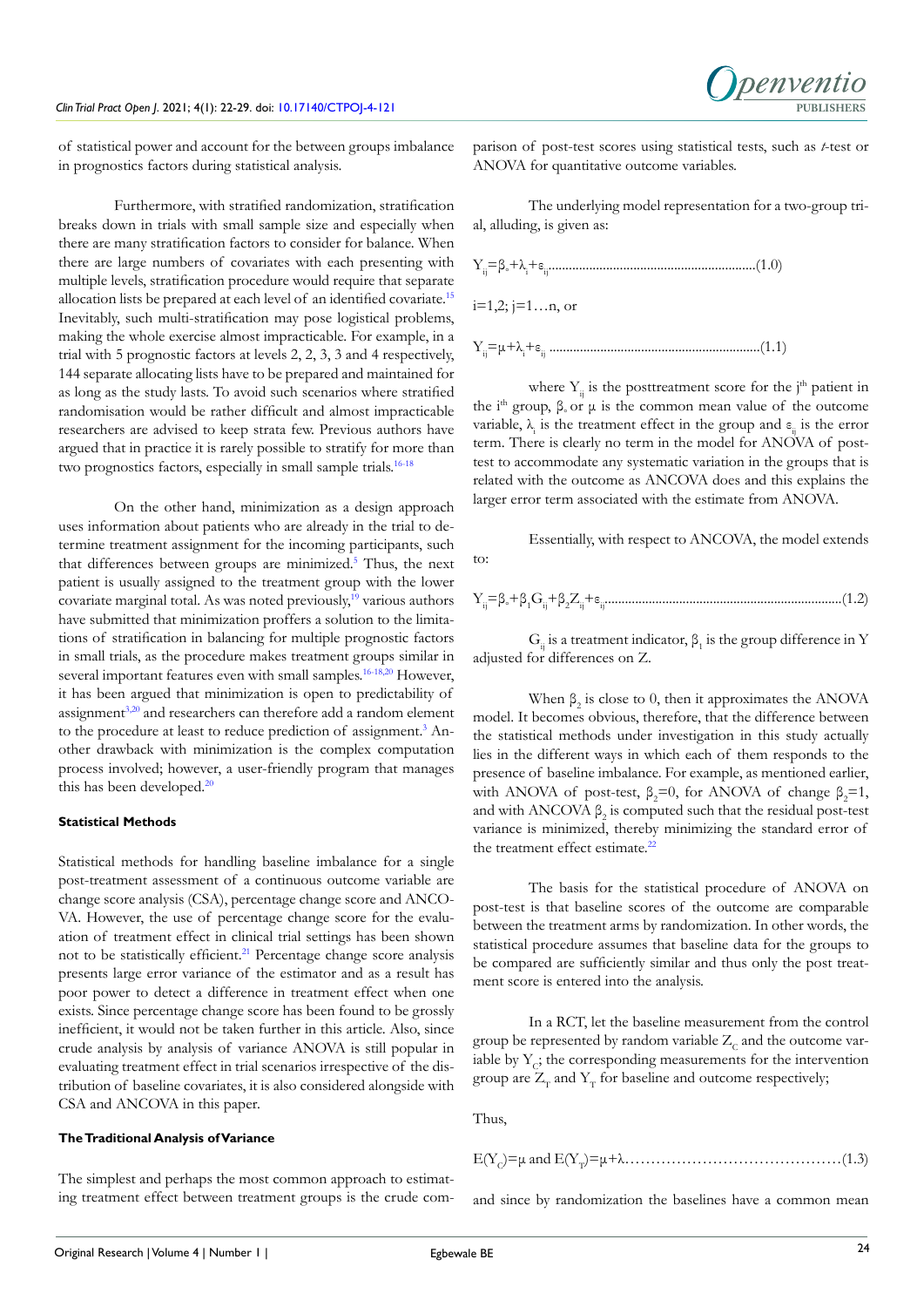

value:

$$
E(Z_C) = E(Z_T) = \mu_Z
$$
\n(1.4)\n
$$
E(\overline{Y}_T) - E(\overline{Y}_C) = \lambda
$$
\n(1.5)

From the above, the sample mean of the outcome in the control group  $\overline{Y}_c$  will have expectation of  $\mu$  and in the intervention group it will be  $\mu + \lambda$ ; hence, the difference in means will have expectation  $\lambda$  as required. This shows that the analysis based on post score is unbiased yielding an unbiased estimate of treatment effect. Previous authors,<sup>[23](#page-6-14)</sup> have used simulation study to demonstrate the fact that both other methods, change score analysis CSA and AN-COVA, at least when the treatment groups are balanced at baseline are expected to yield the same unbiased estimate as ANOVA.

However, when treatment groups are not comparable at baseline and such that there exists a correlation between baseline and outcome scores, then,

E(ZT)≠E(ZC).................................................................(1.6)

Direct comparison of outcomes from the groups becomes invalid and the resultant estimate is not unbiased.

Thus the true effect is modelled as,

$$
\mathrm{E}\;(\overline{Y}_{T}\text{-}\overline{Y}_{C}\,|\,\overline{Z}_{1},\,\overline{Z}_{C})\text{=}\lambda\text{+} \varrho\;(\overline{Z}_{T}\text{-}\overline{Z}_{C})\text{........}{\dots}\text{........} \tag{1.7}
$$

However, since ANOVA model does not have such a term that accounts for baseline imbalance, its estimate of treatment effect will not respond to baseline-outcome correlation, direction and magnitude of baseline imbalance as in the last equation. Again, this fact has been variously demonstrated,<sup>23,24</sup> their simulation studies highlight the non-responsiveness of ANOVA to various degrees of baseline imbalance and prognostic strength.

# **Change Score Analysis**

If the analysis is based on ANOVA of change from baseline, there is a conscious effort to bring about balance in baseline data in the treatment groups by analysing the absolute difference between the baseline and the post-test score in the groups; however, baseline scores are not included in the analysis as independent variables.

Here, analysis concerns (Y-Z)s in the two groups.

The underlying model is given as:

Yij =β° +β<sup>1</sup> Gij +Z<sup>ij</sup> +εij ..............................................................(1.8)

Where  $Z_{ij}$  is the baseline value for the j<sup>th</sup> patient in the group. For change score analysis, the regression coefficient for the covariate is equal to 1.

randomization, the expectation will be,

E (YT -ZT)-E(YC-ZC)=(μ+λ-μZ)-(μ-μZ)= λ…………………(1.9)

and this demonstrates the fact that CSA yields unbiased estimate when treatment groups are comparable.

$$
Var(Y_T) = Var(Y_C) = Var(Z_T) = (Z_C) = \sigma^2 \dots \dots \dots \dots \dots (1.10)
$$

However, the associated variance differs from the variance of the unadjusted analysis. Whereas the variance of the unadjusted analysis is completely independent of the baseline outcome correlation and if we assume randomisation makes groups similar, then $15$ 

(where  $\mathbf{Y}_\text{p},\mathbf{Y}_\text{C}$  are the outcome variables for both treated and control groups and  $Z_T$  and  $Z_C$  are the baseline variables for both treated and control groups)

but the variance of the CSA is given as;

Var(Y - Z)=Var(Y)+Var(Z)-2cov(Y,Z)=
$$
\sigma^2
$$
+ $\sigma^2$ -2 $\rho\sigma^2$ =2 $\sigma^2$ (1-q)  
.................(1.11)

where ρ is the correlation between Y and Z, assumed to be same for both groups.

The above presentation shows that the analysis of change scores from baseline has an entirely different variance structure compared with analysis from post-score comparison, and this has implications for the precision of the effect estimate. For example, if the correlation ρ exceeds 0.5 then a small variance (standard error) results and the analysis becomes more powerful than the comparison of post-test outcomes. However, if the correlation is below 0.5, using analysis of change from baseline (CSA) will bring about increased variance - a large standard error and less power to detect a real difference between groups. This fact was observed, $25$  who argued that the estimate by analysis of change would not always have a lesser magnitude of associated variability compared with that from an unadjusted analysis - crude comparison of post-treatment scores. He states that precision will be lost by change score analysis if the baseline-outcome correlation is less than 0.5, he further argued that only ANCOVA should be used if chance imbalance in treatment groups is to be taken into consideration since ANCOVA takes account of regression to mean whereas CSA does not. Similarly, ANOVA will usually fail to detect a bias in an effect estimate since there is no term in the ANOVA model that takes account of the baseline difference in the treatment groups[.26](#page-6-16) These considerations suggest that various methods used for the analysis of clinical trials can have a very profound effect on the estimate of treatment effect. In fact, under the same experimental conditions, ANOVA, CSA and ANCOVA have been observed to yield estimates of effect that are conspicuously different in size and precision[.22,23,](#page-6-13)[27,28](#page-6-17)

Again, supposing treatment groups are comparable by

Although the estimate of effect by CSA may not be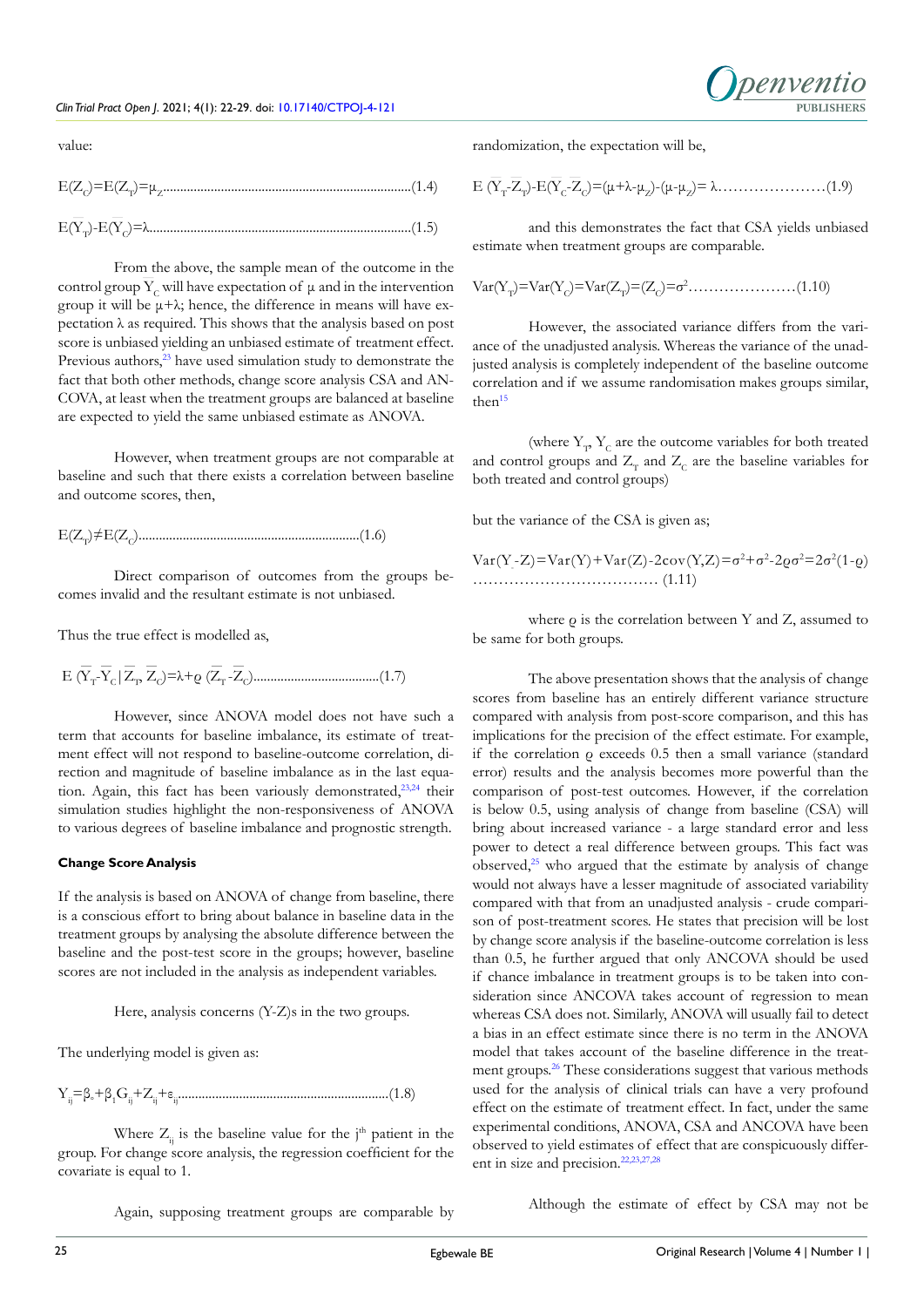

markedly affected by the degree of baseline-outcome correlation, its regression coefficients are markedly influenced by both the magnitude and direction of imbalance. When imbalance is in the opposite direction to that of the treatment effect, that is, in this case, the control group have lower mean value (i.e. are better) at baseline, the absolute value of the effect estimate by CSA increases in relation to the underlying treatment effect. Here, the higher the level of imbalance the wider the distance between the estimated effect and zero, and the more likely it is to infer a significant result by CSA. The reason for this seeming exaggeration is because the control group is treated by change score analysis as if it enjoys a level of treatment which was never assigned to it, giving rise to false positives. On the other hand, if the imbalance is in the same direction as the treatment effect, overall, there is a masking of the treatment effect by change score. This is a consequence of the way change is computed.

For example, if  $Z_p$ ,  $Y_T$  represents the baseline and outcome score for the treatment group and  $(\overline{Z}_c, \overline{Y}_c)$  represents the baseline and outcome for the control group.

Thus, with change (C) given as;

C=baseline–outcome,

for an absolute imbalance of 0.09 in the same direction as an effect size of (-0.2), the arrangement would be (note that reduction implies treatment effect and imbalance in same direction as treatment implies the treated group has a better prognosis at baseline):

$$
\hspace*{2.5mm}\text{CSA}_{\text{treatment effect}}\hspace*{-3mm}=\hspace*{-1mm}(\overline{Z}_{T}\hspace*{-1mm}-\hspace*{-1mm}\overline{Y}_{T}\hspace*{-1mm})\hspace*{-1mm}-\hspace*{-1mm}(\overline{Z}_{C}\hspace*{-1mm}-\hspace*{-1mm}\overline{Y}_{C}\hspace*{-1mm})\hspace*{-0.5mm}-\hspace*{-0.5mm}0.09\hspace*{-1mm}-\hspace*{-0.5mm}(-0.2)\hspace*{-0.5mm}-\hspace*{-0.5mm}(0\hspace*{-0.1mm}-\hspace*{-0.1mm}0) =\hspace*{-0.5mm}-0.09\hspace*{-0.1mm}+\hspace*{-0.1mm}0.2\hspace*{-0.1mm}=\hspace*{-0.1mm}0.11
$$

Whereas, if the imbalance of 0.09 is in the opposite direction of effect size of (-0.2), then:

$$
\text{CSA}_{\text{treatment effect}}{=}0{-}(-0.2){-}(-0.09){-}0{=}0.29{+}0.09{=}0.29
$$

These arrangements explain three points;

1. CSA yields estimates of effect in the opposite direction to the effect (improvement) to be determined. This is the reason for the positive sign on the estimate of effect that is expected to be negative.

2. Change score assumes the baseline-outcome correlation to be 1. Thus, estimates of effect are the same across all levels of correlation.

3. Summarily, the computation of effect by CSA when imbalance is in the same direction as treatment effect is such that the magnitude of this imbalance is subtracted from the absolute value of the treatment group's effect. On the other hand, when imbalance is in the opposite direction of treatment, the computation of effect by CSA is such that the magnitude of imbalance is added to the absolute value of the treatment group's effect.

When imbalance is in the same direction as the treatment effect, the estimate from CSA is seen to converge to a zero value,

indicating no effect. This phenomenon ultimately depends on the size of imbalance; the larger the imbalance the closer to zero is the estimate of effect by CSA. This tapering of effect size relative to size of imbalance is due to the deduction of the size of the imbalance from the treatment effect in the treatment group resulting in the loss of some effect. This then means that though some treatment effects exist, they will not be detected by CSA and thus, false negatives will result. Therefore, depending on direction, the larger the imbalance the larger the exaggerating or masking effect by CSA on its estimate of effect.

## **Analysis of Covariance**

Analysis of covariance is a statistical technique that makes use of the distribution of baseline scores and disparity in this between treatment groups to explain the overall treatment effect. ANCOVA conspicuously features baseline score as a covariate in its model equation and thus accounts for the imbalance during the analysis. Thus, because the model incorporates additional information, there is already an expectation of efficiency in the estimation of the effect. This extra or ancillary information accounts for the reduction in residual variance by ANCOVA.

Similar to other authors on this subject, Van Breukelen<sup>22</sup> presents ANCOVA models as;

$$
Y_{_{ij}}\!\!\equiv\!\!\beta_{\circ}\!\!+\!\beta_{1}G_{_{ij}}\!\!+\!\beta_{2}Z_{_{ij}}\!\!+\!\epsilon_{_{ij}}
$$

equivalently as,

Yij -β2 Zij =β° +β<sup>1</sup> Gij +εij ....................................................(1.12)

This, though, presents the method as removing all the ef-fect of the covariate from the outcome. However, Rutherford<sup>[29](#page-7-0)</sup> argues that outcome variables are not adjusted to completely remove the effect of the covariate but rather, adjustment is done such that all patients obtain a covariate score equal to the general covariate mean. In other words, ANCOVA uses the general covariate score to equalize the covariate distribution in the treatment groups. Thus, if a treatment group has a group mean at baseline that is greater than the grand or general covariate mean, the average treatment outcome for that group is adjusted downward. On the other hand, if a group has a mean score at baseline that is lower than the grand mean, then, the group average treatment outcome will be adjusted upward. The issue here is more of semantic (language) than concept. When ANCOVA equalizes the covariate distribution in the treatment groups by using the grand covariate mean, baseline imbalance is inevitably removed and thus offers a platform for a justifiable comparison of groups' treatment effect.

Thus, Rutherford expresses the ANCOVA model following adjustment as:

$$
Y_{ij}\!\!=\!\!\beta_{\circ}\!\!+\!\beta_{1}G_{ij}\!\!+\!\beta_{2}(Z_{ij}\!\!-\!\!\overline{Z})\!+\!\epsilon_{ij}\!\!-\!\!\textrm{........}\textrm{........}\textrm{........}\textrm{........}\textrm{........}\textrm{........}\textrm{........} \left(1.13\right)
$$

Equivalently as;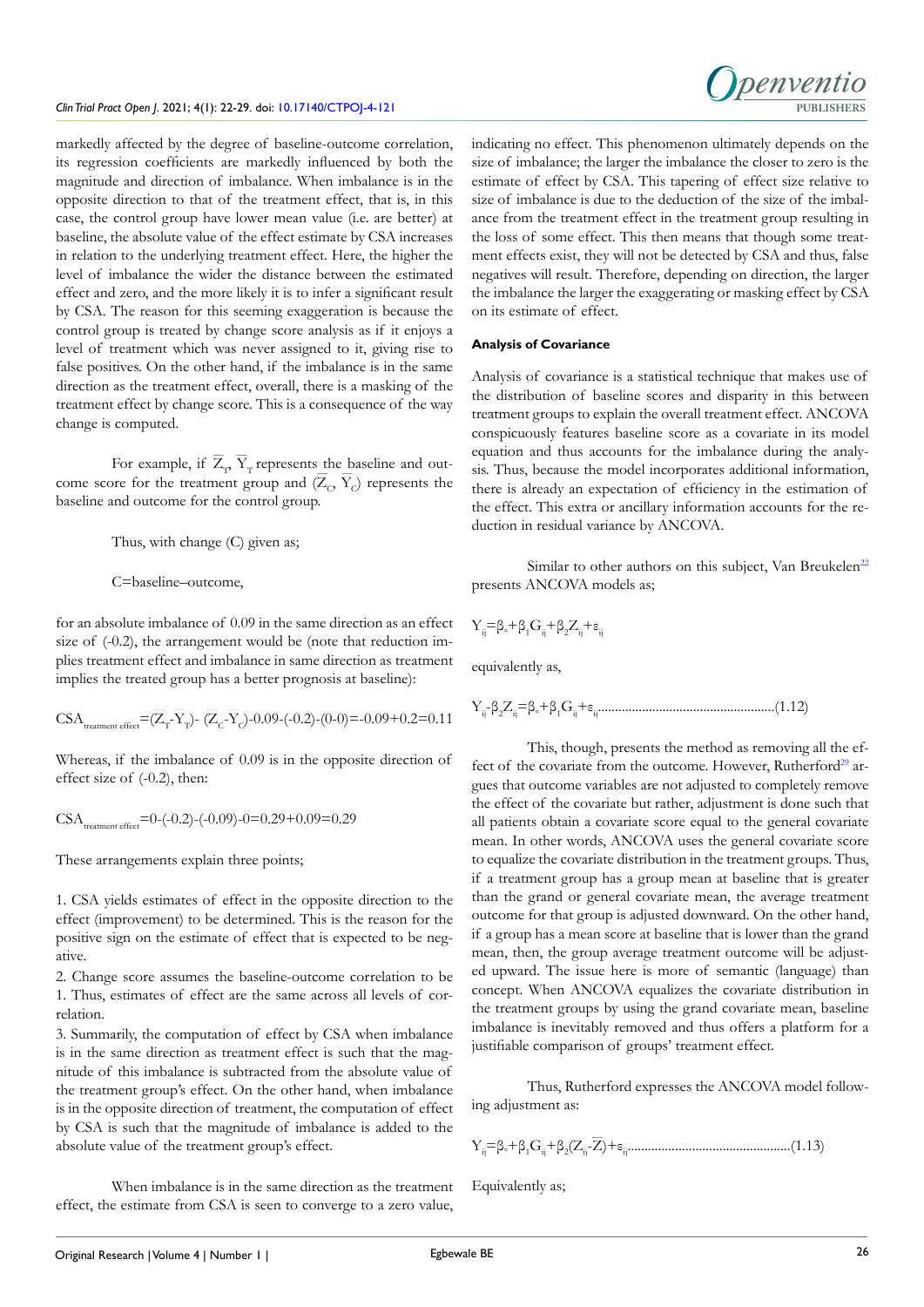$$
Y_{_{ij}}\hskip-1pt\hskip-1pt\hskip-1pt\hskip-1pt\hskip-1pt\hskip-1pt\hskip-1pt\hskip-1pt\hskip-1pt}=\beta_{_{\circ}}\hskip-1pt+\beta_{_{1}}\hskip-1pt G_{_{ij}}\hskip-1pt\hskip-1pt+\hskip-1pt\varepsilon_{_{ij}}\hskip-1pt\hskip-1pt\hskip-1pt\hskip-1pt\hskip-1pt\hskip-1pt\hskip-1pt\hskip-1pt}\hskip-1pt\hskip-1pt\hskip-1pt\hskip-1pt\hskip-1pt\hskip-1pt\hskip-1pt\hskip-1pt\hskip-1pt\hskip-1pt\hskip-1pt} (1.14)
$$

 $\beta_2$ , represents the degree of linear relationship between the covariate and the outcome and is empirically determined from the data - again, in ordinary language, this represents the portion of the post treatment outcome that is explained by the baseline difference. This must be separated from the main effect otherwise it biases the estimate of effect.  $\overline{Z}$  represents the grand covariate mean (average of all the baseline score).

And following certain algebraic processes, deliberately skipped in this paper, the adjusted estimate of effect  $\lambda$  as by AN-COVA is given as:

λ=(Y<sup>T</sup> -YC)-β(Z<sup>T</sup> -ZC)..................................................(1.14)

Only ANCOVA yields an unbiased estimate of effect (with respect to a covariate) when baseline imbalance in the prognostic baseline variable is accounted for.

This then suggests that the estimate of treatment effect by ANCOVA approximates that of ANOVA if the mean baseline score for the two groups is similar. Alternatively, both analyses are equal if  $(\rho=0)$  irrespective of the size and direction of imbalance. If, however, the baseline score for the control group is greater than the baseline score for the treated group in absolute value, then the overall treatment effect by ANCOVA is expected to be greater than that of the ANOVA (also in absolute value). Similarly, if the treatment group is higher in baseline absolute score than the control group, then the overall treatment effect by ANCOVA will be smaller in absolute score compared to that from ANOVA of post treatment scores. There is directionality in how treatment outcome is affected by covariate imbalance between the treatment groups. For example, if the treated group has a lower mean value at baseline and reduction in baseline score implies that treatment is effective, then the unadjusted treatment effect will fail to identify the possible exaggeration on the overall treatment effect. The overall treatment effect will not reflect the undue advantage of a better prognosis that the treated group had at baseline (that is, when the effect is in the same direction as the baseline imbalance). Conversely, if a lower mean value is recorded at baseline for the control group, then the masking effect on the overall treatment effect will still not be identified and the unadjusted analysis will yield an overall under-estimate of effect (analysis being carried out as if baseline prognosis of both treatment groups is the same). Thus, whether imbalance is in the same direction as treatment or opposite the crude unadjusted analysis will give the same (biased) estimate of effect. With respect to the direction of baseline imbalance, change score analysis will yield an exaggerated treatment effect when baseline imbalance is in the opposite direction of the treatment, that is, the control group has a better prognostic status (lower baseline score) than the treated group. The overall treatment effect however, will be masked by using change score analysis if the imbalance is in the same direction as treatment.

This situation may be overcome by ANCOVA accounting for the imbalance at baseline, thus reducing the systematic



variation in the interests of a less biased and more precise estimate of treatment effect. ANCOVA does not crudely compare the treatment groups' outcomes, but first adjusts the outcomes in relation to the covariate level in the groups. Thus, the procedure of covariate adjustment by ANCOVA, as explained<sup>29</sup> usually involves two stages: 1) ANCOVA determines the co-variation between the covariate(s) and the outcome variable, that is, the influence that the group imbalance has on the treatment outcome for that group, and 2) it removes that variance associated with the covariates from the outcome variable scores (adjusts in a way that the covariate mean value is made equal between the groups). These two stages occur prior to determining whether there is difference in outcome. So, essentially ANCOVA compares two adjusted outcome values. In their study,<sup>[30](#page-7-1)</sup> observe that the precision of the adjusted estimate of treatment effect increases as a function of the correlation between the response variable and the covariate. This implies that as correlation between the covariate and outcome variable increases, the precision of the estimate by ANCOVA also increases.<sup>23,24</sup>

# **CONCLUSION**

Covariate imbalance is a real phenomenon in randomized controlled trials and its potentially capable of distorting estimate of treatment effect. Design methods at balancing covariates between groups are not without their flaws. It remains unethical for researchers to deliberately increase sample size in a controlled experiment in which the true effect of the compound has not been ascertained or when there is an indication that the drug being tested may still have some side effects. In the event either stratified randomization or minimization is used, stratification or minimization factors are to be treated as covariates during statistical analysis. The direction and size of baseline imbalance have profound effect on treatment effect estimate by CSA. Only ANCOVA yields unbias estimate of effect and is recommended at all trial scenarios in which there are concerns about the distribution of prognostic variables between treatment groups.

| <b>ETHICS APPROVAL AND CONSENT TO PARTICIPATE</b>                                                                                                             |
|---------------------------------------------------------------------------------------------------------------------------------------------------------------|
| Not applicable.                                                                                                                                               |
| <b>DATA AVAILABILITY</b>                                                                                                                                      |
| Not applicable.                                                                                                                                               |
| <b>FUNDING STATEMENT</b>                                                                                                                                      |
| Not funded.                                                                                                                                                   |
| <b>REFERENCES</b>                                                                                                                                             |
| 1. Altman DG, Doré CJ. Randomisation and baseline compar-<br>isons in clinical trials. Lancet. 1990; 335(8682): 149-153. doi:<br>10.1016/0140-6736(90)90014-v |

<span id="page-5-0"></span>2. Tu D, Shalay K, Pater J. Adjustment of treatment effect for covariates in clinical trials: Statistical and Regulatory issues. *Drug Inf*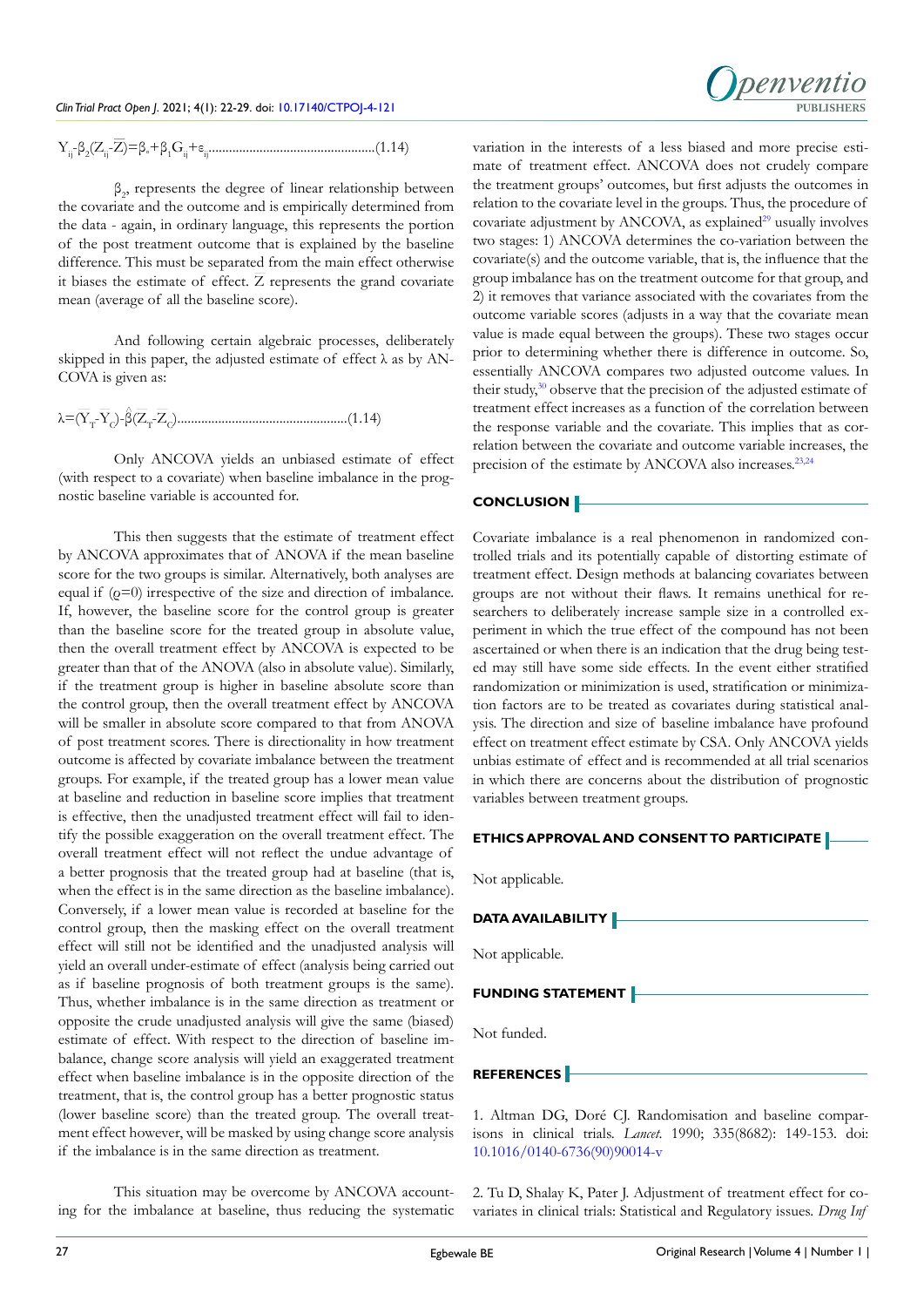## *Clin Trial Pract Open J*. 2021; 4(1): 22-29. doi: [10.17140/CTPOJ-4-121](http://dx.doi.org/10.17140/CTPOJ-4-121) **PUBLISHERS**



*J*. 2000; 34: 511-523. doi: [10.1177/009286150003400220](http://doi.org/10.1177/009286150003400220)

<span id="page-6-0"></span>3. Hewitt CE, Torgerson DJ. Is restricted randomisation necessary? *BMJ*. 2000; 332(7556): 1506-1508. doi: [10.1136/bmj.332.7556.1506](http://doi.org/10.1136/bmj.332.7556.1506)

<span id="page-6-1"></span>4. Rosenberger WF, Sverdlov O. Handling covariates in the design of clinical trials. *Stat Sci.* 2008; 23(3): 404-419. doi: [10.1214/08-](http://doi.org/10.1214/08-STS269) [STS269](http://doi.org/10.1214/08-STS269)

<span id="page-6-9"></span>5. Kernan WN, Makuch RM. Letter. *J Clin Epidemiol*. 2001; 54: 104- 107.

<span id="page-6-2"></span>6. Scott NW, McPherson GC, Ramsay CR, Campbell MK. The method of minimization for allocation to clinical trials. A review. *Control Clin Trials*. 2002; 23(6): 662-674. doi: [10.1016/s0197-](http://doi.org/10.1016/s0197-2456(02)00242-8) [2456\(02\)00242-8](http://doi.org/10.1016/s0197-2456(02)00242-8)

7. Hagino A, Hamada C, Yoshimura I, Ohashi Y, Sakamoto J, Nakazato H. Statistical comparison of random allocation methods in cancer clinical trials. *Control Clin Trials*. 2004; 25(6): 572-584. doi: [10.1016/j.cct.2004.08.004](http://doi.org/10.1016/j.cct.2004.08.004)

8. Taves DR. Faulty assumptions in Atkinson's criteria for clinical trial design. *J R Stat Soc.* 2004; 167(1): 179-181.

<span id="page-6-3"></span>9. Hernandez AV, Steyerberg EW, Habbema JD. Covariate adjustment in randomized controlled trials with dichotomous outcomes increases statistical power and reduces sample size requirements. *J Clin Epidemiol*. 2004; 57(5): 454-460. doi: [10.1016/j.jcline](http://doi.org/10.1016/j.jclinepi.2003.09.014)[pi.2003.09.014](http://doi.org/10.1016/j.jclinepi.2003.09.014)

10. Moore KL, Vanderlaan MJ. Covariates adjustment in randomised trials with binary outcomes: Targeted maximum likelihood estimation. Web site. [http://www.bepress.com/ucbbiostat/](http://www.bepress.com/ucbbiostat/paper215/) [paper215/.](http://www.bepress.com/ucbbiostat/paper215/) Accessed September 30, 2021.

11. Kent DM, Trikalinos TA, Hill MD. Are unadjusted analyses of clinical trials inappropriately biased toward the null? *Stroke*. 2009; 40(3): 672-673. doi: [10.1161/STROKEAHA.108.532051](http://doi.org/10.1161/STROKEAHA.108.532051)

<span id="page-6-4"></span>12. Sacks FM, Bray GA, Carey VJ, et al. Comparison of weightloss diets with different compositions of fat, protein, and carbohydrates. *N Engl J Med*. 2009; 360(9): 859-873. doi: [10.1056/NEJ-](http://doi.org/10.1056/NEJMoa0804748)[Moa0804748](http://doi.org/10.1056/NEJMoa0804748)

<span id="page-6-5"></span>13. Wieder HA, Beer AJ, Lordick F, et al. Comparison of changes in tumor metabolic activity and tumor size during chemotherapy of adenocarcinomas of the esophagogastric junction. *J Nucl Med*. 2005; 46(12): 2029-2034.

<span id="page-6-6"></span>14. Lachin JM. Statistical properties of randomisation in clinical trials. *Control Clin Trials*. 1988; 9(4): 289-311. doi: [10.1016/0197-](http://doi.org/10.1016/0197-2456(88)90045-1) [2456\(88\)90045-1](http://doi.org/10.1016/0197-2456(88)90045-1)

<span id="page-6-7"></span>15. Matthews JNS. *An Introduction to andomised Controlled Clinical Tri-*

*als*. Arnold, London: Chapman and Hall/CRC; 2000.

<span id="page-6-8"></span>16. Grimes DA, Schulz KF. An overview of clinical research: the lay of the land. *Lancet*. 2002; 359(9300): 57-61. doi: [10.1016/](http://doi.org/10.1016/S0140-6736(02)07283-5) [S0140-6736\(02\)07283-5](http://doi.org/10.1016/S0140-6736(02)07283-5)

17. Altman DG, Bland JM. How to randomise. *BMJ*. 1999; 319(7211): 703-704. doi: [10.1136/bmj.319.7211.703](http://doi.org/10.1136/bmj.319.7211.703)

18. Roberts C, Torgerson D. Understanding controlled trials: Randomisation methods in controlled trials. *BMJ*. 1998; 317: 1301. doi: [10.1136/bmj.317.7168.1301](http://doi.org/10.1136/bmj.317.7168.1301)

<span id="page-6-10"></span>19. Egbewale BE. Random allocation in controlled clinical trials: A review. *J Pharm Pharm Sci.* 2014; 17(2): 248-253. doi: [10.18433/](http://doi.org/10.18433/j3sw36) [j3sw36](http://doi.org/10.18433/j3sw36)

<span id="page-6-11"></span>20. Kang M, Ragan BG, Park JH. Issues in outcomes research: an overview of randomization techniques for clinical trials. *J Athl Train*. 2008; 43(2): 215-221. doi: [10.4085/1062-6050-43.2.215](http://doi.org/10.4085/1062-6050-43.2.215)

<span id="page-6-12"></span>21. Vickers AJ. The use of percentage change from baseline as an outcome in a controlled trial is statistically inefficient: A simulation study. *BMC Med Res Methodol*. 2001; 1: 6. doi: [10.1186/1471-2288-](http://doi.org/10.1186/1471-2288-1-6) [1-6](http://doi.org/10.1186/1471-2288-1-6)

<span id="page-6-13"></span>22. Van Breukelen GJP. ANCOVA versus change from baseline had more power in randomized studies and more bias in nonrandomized studies. *J Clin Epidemiol*. 2006; 59: 920-925. doi: [10.1016/j.](http://doi.org/10.1016/j.jclinepi.2006.02.007) [jclinepi.2006.02.007](http://doi.org/10.1016/j.jclinepi.2006.02.007)

<span id="page-6-14"></span>23. Egbewale BE, Lewis M, Sim J. Bias, precision and statistical power of analysis of covariance in the analysis of randomized trials with baseline imbalance: A simulation study. *BBMC Med Res Methodol*. 2014; 14: 49. doi: [10.1186/1471-2288-14-49](http://doi.org/10.1186/1471-2288-14-49)

24. Egbewale BE. Differences in sample size requirements of statistical methods involved in clinical trials with baseline imbalance demonstrated and quantified: a simulation study. *J Clin Trials.* 2015; 5: 225. doi: [10.4172/2167- 0870.1000225](http://doi.org/10.4172/2167- 0870.1000225)

<span id="page-6-15"></span>25. Fleiss JL. *The Design and Analysis of Clinical Experiments*. New York, USA: John Wiley; 1986.

<span id="page-6-16"></span>26. Camilli G, Shepard LA. The inadequacy of ANOVA for detecting test bias. *J Educ Stat*. 1987; 12(1): 87-99. doi: [10.3102/10769986012001087](http://doi.org/10.3102/10769986012001087)

<span id="page-6-17"></span>27. Christensen E, Neuberger J, Crowe J, et al. Beneficial effect of azathioprine and prediction of prognosis in primary biliary cirrhosis. Final results of an international trial. *Gastroenterology*. 1985; 89(5): 1084-1091. doi: [10.1016/0016-5085\(85\)90213-6](http://doi.org/10.1016/0016-5085(85)90213-6)

28. Piantandosi S. *Clinical Trials: A Methodological Perspective*. NJ, USA: John Wiley & Sons; 1997: 302.